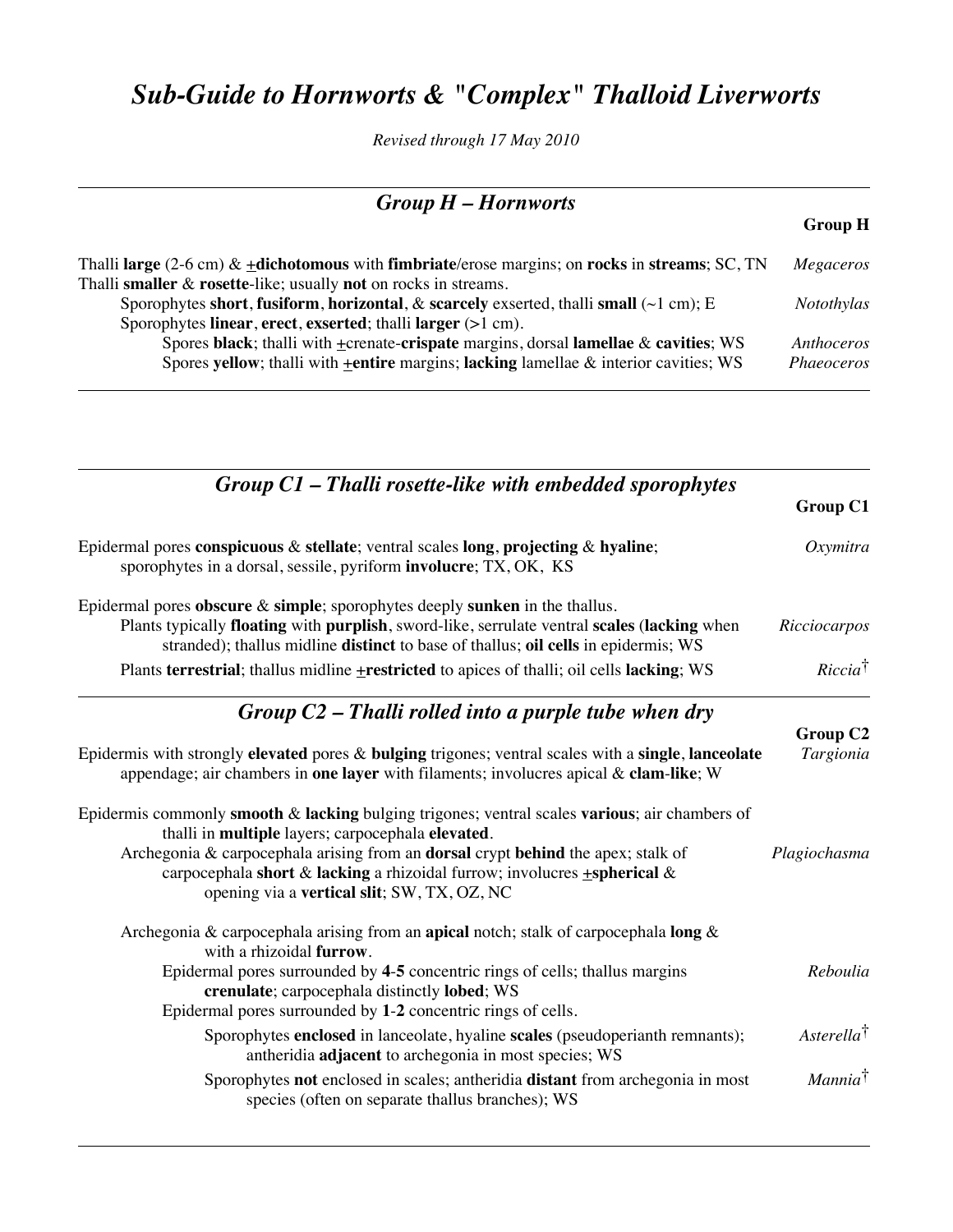| $Group C3 - Thalli with gemmae receptacles$                                                                                                                                                              |                         |
|----------------------------------------------------------------------------------------------------------------------------------------------------------------------------------------------------------|-------------------------|
|                                                                                                                                                                                                          | Group C3                |
| Gemmae receptacles cup-shaped; pores of dorsal epidermis compound (barrel-shaped); WS                                                                                                                    | Marchantia              |
| Gemmae receptacles crescent-shaped; pores of dorsal epidermis simple; greenhouse weed; WS*                                                                                                               | Lunularia               |
| $Group C4 - Thalli with portuding scales$                                                                                                                                                                | Group C4                |
| Thalli usually in rosettes or hemi-rosettes & with an impressed, dorsal midline (at least<br>apically); sporophytes sessile or embedded.                                                                 |                         |
| Epidermal pores conspicuous & stellate; sporophytes in a dorsal, sessile, pyriform<br>involucre; TX, OK, KS                                                                                              | Oxymitra                |
| Epidermal pores obscure $\&$ simple; sporophytes deeply sunken in the thallus; WS                                                                                                                        | $Riccia^{\dagger}$      |
| Thalli not in rosettes $\&$ lacking a dorsal midline; sporophytes in an elevated carpocephalum.<br>Archegonia & carpocephala arising from an apical notch; epidermal pores simple;<br>oil cells present. |                         |
| Sporophytes enclosed in lanceolate, hyaline scales (pseudoperianth remnants);<br>antheridia adjacent to archegonia in most species; WS                                                                   | A <sub>sterella</sub> † |
| Sporophytes not enclosed in scales; antheridia distant from archegonia in most<br>species (often on separate thallus branches); WS                                                                       | Mannia <sup>†</sup>     |
| Archegonia & carpocephala arising from an <b>dorsal</b> crypt behind the apex; epidermal<br>pores <b>+</b> strongly stellate; oil cells lacking; A/A, AZ, TX                                             | Athalamia               |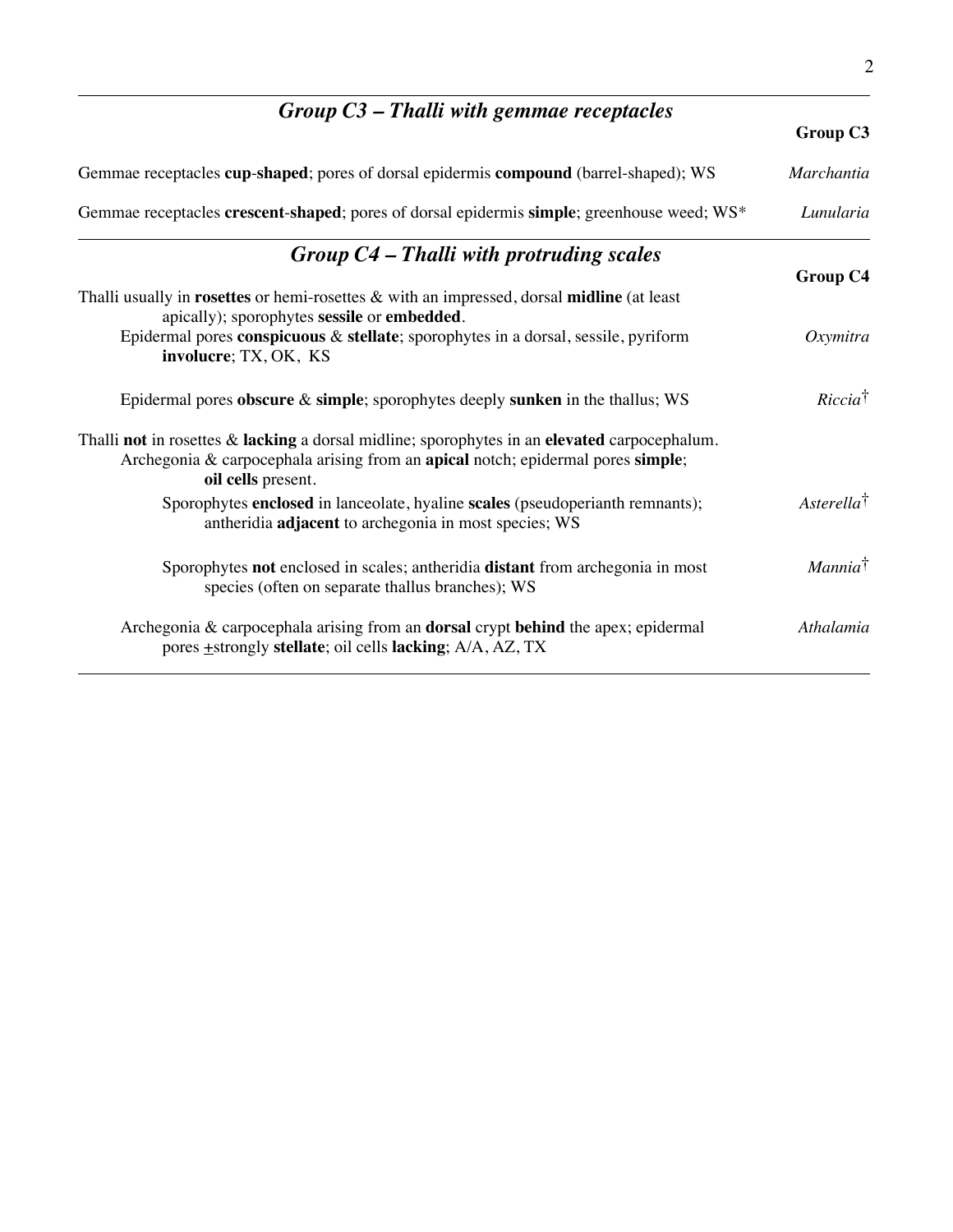| $Group\;C5$ – Thalli with dorsal air pores                                                                                                                                                                                                                                                                                                                                                                                               | <b>Group C5</b>                          |
|------------------------------------------------------------------------------------------------------------------------------------------------------------------------------------------------------------------------------------------------------------------------------------------------------------------------------------------------------------------------------------------------------------------------------------------|------------------------------------------|
| Polygonal surface are olation strikingly <b>obvious</b> to the naked eye; pores simple $\&$ on<br>elevated, white cones composed of 4-5 rings of cells; 2 rows of ventral scales with<br>a kidney-shaped appendage; carpocephala cone-shaped; WS                                                                                                                                                                                         | Conocephalum                             |
| Polygonal surface areolation evident with a hand-lens.<br>Ventral scales in 4 rows $\&$ appendiculate; pores <b>barrel</b> -shaped $\&$ composed of<br>4-7 rings of cells; antheridial disk stalked; carpocephala deeply lobed;<br>circular gemmae cups common; WS                                                                                                                                                                       | Marchantia                               |
| Ventral scales in 2 rows.<br>Ventral scales purple & appendiculate.<br>Pores barrel-shaped, composed of 4-5 rings of cells & cruciate.<br>Air chambers of thallus multilayered $\&$ lacking filaments; NW<br>Air chambers of thallus in one layer with filaments; WS<br>Pores stellate & surrounded by 1 ring of cells; carpocephala lobed; A/A                                                                                          | <b>Bucegia</b><br>Preissia<br>Peltolepis |
| Ventral scales hyaline.<br>Ventral scales appendiculate; pores simple $\&$ surrounded by 4-6 rings of cells.<br>Thallus wing thin, undulate $\&$ plane (dry); carpocephala $\pm$ flat; WC<br>Thallus wing thick, plane $&$ +incurved (dry); crescent shaped<br>gemmae cups common; escapes from greenhouses; WS*<br>Ventral scales lacking appendages; pores stellate & surrounded by<br>1 ring of cells; carpocephala deeply lobed; A/A | Cryptomitrium<br>Lunularia<br>Sauteria   |
| Ventral scales scattered, small $\&$ with a filamentous, ephemeral appendage;<br>pores simple $\&$ surrounded by 1-2 rings of slightly modified cells;<br>sporophytes sessile on thallus; TX, LA                                                                                                                                                                                                                                         | Corsinia                                 |
| Polygonal surface areolation <b>indistinct</b> ; ventral scales in 2 rows, appendiculate $\&$ $\pm$ purple.<br>Archegonia & carpocephala arising from an dorsal crypt behind the apex; stalk of<br>carpocephala short & lacking a rhizoidal furrow; involucres +spherical &<br>opening via a vertical slit; SW, TX, OZ, NC                                                                                                               | Plagiochasma                             |
| Archegonia & carpocephala arising from an apical notch; stalk of carpocephala long $\&$<br>with a rhizoidal furrow.<br>Pores simple $\&$ surrounded by 4-5 rings of cells with $\pm$ thickened radial walls;<br>thallus margins crenulate; carpocephala divided into discrete lobes; WS.                                                                                                                                                 | Reboulia                                 |
| Pores simple $\&$ surrounded by 1-2 rings of cells with thin radial walls;<br>carpocephala <b>+unlobed</b> .<br>Capsules surrounded by a pendant, white skirt of lanceolate segments; WS<br>Capsules lacking a white skirt; WS                                                                                                                                                                                                           | Asterella<br>Mannia                      |